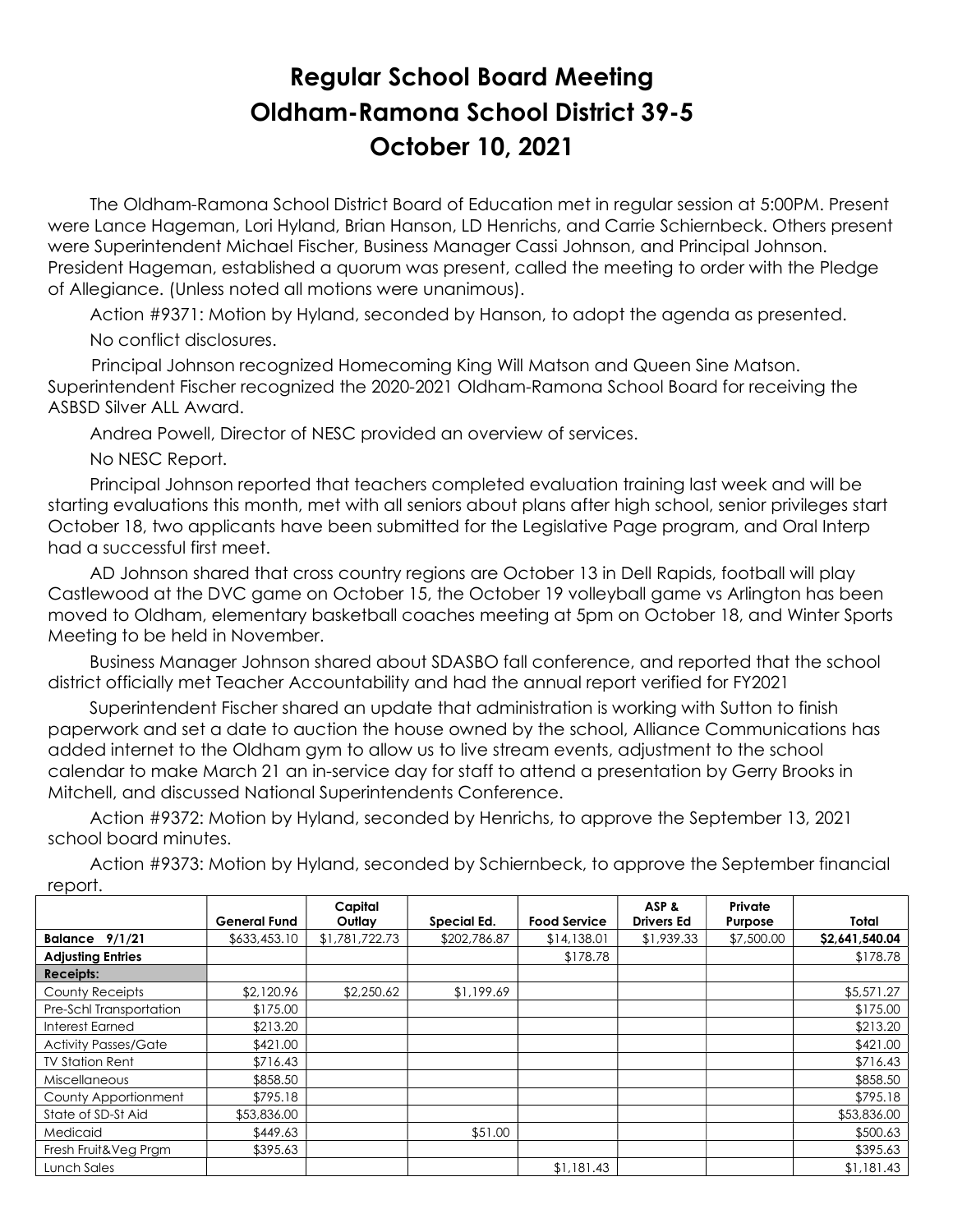| Fed Lunch Reimb             |              |                |              | \$5,247.26  |            |            | \$5,247.26     |
|-----------------------------|--------------|----------------|--------------|-------------|------------|------------|----------------|
| <b>Total Receipts</b>       | \$59,981.53  | \$2,250.62     | \$1,250.69   | \$6,428.69  | \$0.00     | \$0.00     | \$69,911.53    |
| Disbursements:              |              |                |              |             |            |            |                |
| <b>Monthly Expenditures</b> | \$154,939.24 | \$49,460.05    | \$42,140.84  | \$11,726.77 | \$0.00     | \$0.00     | \$258,266.90   |
| <b>Balance 9/30/21</b>      | \$538,495.39 | \$1,734,513.30 | \$161,896.72 | \$9,018.71  | \$1,939.33 | \$7,500.00 | \$2,453,363.45 |
|                             |              |                |              |             |            |            |                |
| #101<br>Cash--checking      | \$200,586.89 | \$456,420.20   | \$94,806.66  | \$3,345.71  | \$873.58   | \$3,000.00 | \$759,033.04   |
| MMSavings #105              | \$320,075.01 | \$1,278,093.10 | \$65,522.06  | \$5,624.97  | \$1,065.75 | \$4,500.00 | \$1,674,880.89 |
| Petty Cash                  | \$200.00     |                |              |             |            |            | \$200.00       |
| Imprest & Prepd             | \$17,192.00  |                | \$1,568.00   |             |            |            | \$18,760.00    |
| O/S Receivables             | \$441.49     |                |              | \$48.03     |            |            | \$489.52       |
| Less O/S Liabilities        |              |                |              |             |            |            | \$0.00         |
| <b>Balance 9/30/21</b>      | \$538,495.39 | \$1,734,513.30 | \$161,896.72 | \$9,018.71  | \$1,939.33 | \$7,500.00 | \$2,453,363.45 |

| <b>Trust &amp; Agency Acct</b> |             |  |
|--------------------------------|-------------|--|
| Acct Bal 8/31/21               | \$43,542.45 |  |
|                                |             |  |
| <b>Total Receipts</b>          | 1,588.17    |  |
|                                |             |  |
| <b>Total Disbursements</b>     | 4.773.71    |  |
| <b>Balance 9/30/21</b>         | \$40,356.91 |  |

Action #9374: Motion by Hanson, seconded by Hyland, to approve the October bills. Fund Number 10 GENERAL FUND

| .                                           |                                  |                |           |
|---------------------------------------------|----------------------------------|----------------|-----------|
| A-1 PORTA PROS, INC                         | Portable Toilet Rental (x3)      | 450.00         |           |
| ALLIANCE COMMUNICATIONS                     | Phone                            | 182.00         |           |
| APPEARA                                     | Towels & Mops                    | 128.41         |           |
| ARROWWOOD RESORT / CEDAR SHORE              | Hotel - SDASBO Conference        | 203.90         |           |
| ASBSD                                       | ASBSD Law Webinars (x8)          | 175.00         |           |
| <b>BUD'S CLEAN-UP SERVICE INC</b>           | Garbage                          | 238.42         |           |
| <b>CARON CHIROPRACTIC</b>                   | DOT Physical - KW                | 115.00         |           |
| CENTURY BUSINESS LEASING INC.               | Copies                           | 888.14         |           |
| COCA-COLA CHESTERMAN CO.                    | beverages for concessions        | 2,055.00       |           |
| COX ALIGNMENT & REPAIR, LLC                 | #007-glass/inspection, #18-Tire  | 3,197.93       |           |
| DAKOTA EDUCATION CONSULTING, LLC            | <b>Consolidation Consulting</b>  | 2,711.68       |           |
| DALE'S ALIGNMENT SERVICE, INC               | Bus #21 - alignment              | 257.50         |           |
| DIAL VIRTUAL SCHOOL/CORE EDU CO-OP          | Fall 2021 Online Classes         | 5,850.00       |           |
| F & M OIL                                   | refill gas/diesel, Bus#19 - tire | 2,161.72       |           |
| KINGBROOK RURAL WATER SYSTEM, INC           | Oldham - Water                   | 44.00          |           |
| <b>KSB LAW</b>                              | Legal fees                       | 19.00          |           |
| <b>MADISON DAILY LEADER</b>                 | <b>Publish Minutes</b>           | 140.44         |           |
| <b>MCI</b>                                  | Long Distance Phone              | 63.12          |           |
| MID-AMERICAN ENERGY                         | Ramona - Gas                     | 132.98         |           |
| NORTHEAST EDUCATIONAL SERVICES CO-OP        | Oct 2021, Pallet of Paper        | 1,219.20       |           |
| NORTHERN STATES POWER COMP, MINNESOTA       | House - Electricity              | 2,190.25       |           |
| NORTHWESTERN ENERGY                         | Gas - Oldham                     | 57.84          |           |
| O-R CUSTODIAL ACCOUNT                       |                                  | 592.13         |           |
|                                             | Reimburse: Sept expenses         | 16.26          |           |
| OFFICE PEEPS, INC.                          | supplies                         | 151.59         |           |
| OTTERTAIL POWER CO.                         | Electricity - Oldham             |                |           |
| REINHART FOODSERVICE, L.L.C.                | <b>FFVP</b>                      | 540.98         |           |
| RODNEY FREEMAN, JR., & OTHERS               | <b>National Conference</b>       | 150.00         |           |
| <b>SKINNER</b>                              | Paint Parking Lot                | 781.70         |           |
| TELEPHONE SYSTEMS & SERVICE, INC.           | Move Phone Extension             | 225.00         |           |
| <b>TIE</b>                                  | CTE classes                      | 700.00         |           |
| <b>TOWN OF RAMONA</b>                       | Water - Ramona                   | 463.00         |           |
|                                             |                                  | Fund Number 10 | 26,102.19 |
|                                             |                                  |                |           |
| Fund Number 21 CAPITAL OUTLAY FUND          |                                  |                |           |
| AMERT CONSTRUCTION CO., INC.                | Structural Repairs Room 105      | 9,452.00       |           |
| CENTURY BUSINESS LEASING INC.               | Copier Lease                     | 329.94         |           |
| CONNECTING POINT, INC.                      | Activpanel 75" V7E Nickel (x5)   | 15,211.54      |           |
| ESE INDUSTRIES, INC                         | Camera Maintenance               | 244.80         |           |
| J. MARTIN PLUMBING                          | Reliance 2.5g Water Heater       | 656.50         |           |
| TIME MANAGEMENT SYSTEMS                     | Time Clock                       | 30.03          |           |
|                                             |                                  | Fund Number 21 | 25,924.81 |
|                                             |                                  |                |           |
| Fund Number<br>22<br>SPECIAL EDUCATION FUND |                                  |                |           |
| CHILDREN'S CARE HOSPITAL & SCHOOL           | Tuition - August                 | 5,149.00       |           |
| FLANDREAU SCHOOL DISTRICT                   | Sept 2021 - SpEd Director        | 763.58         |           |
|                                             |                                  |                |           |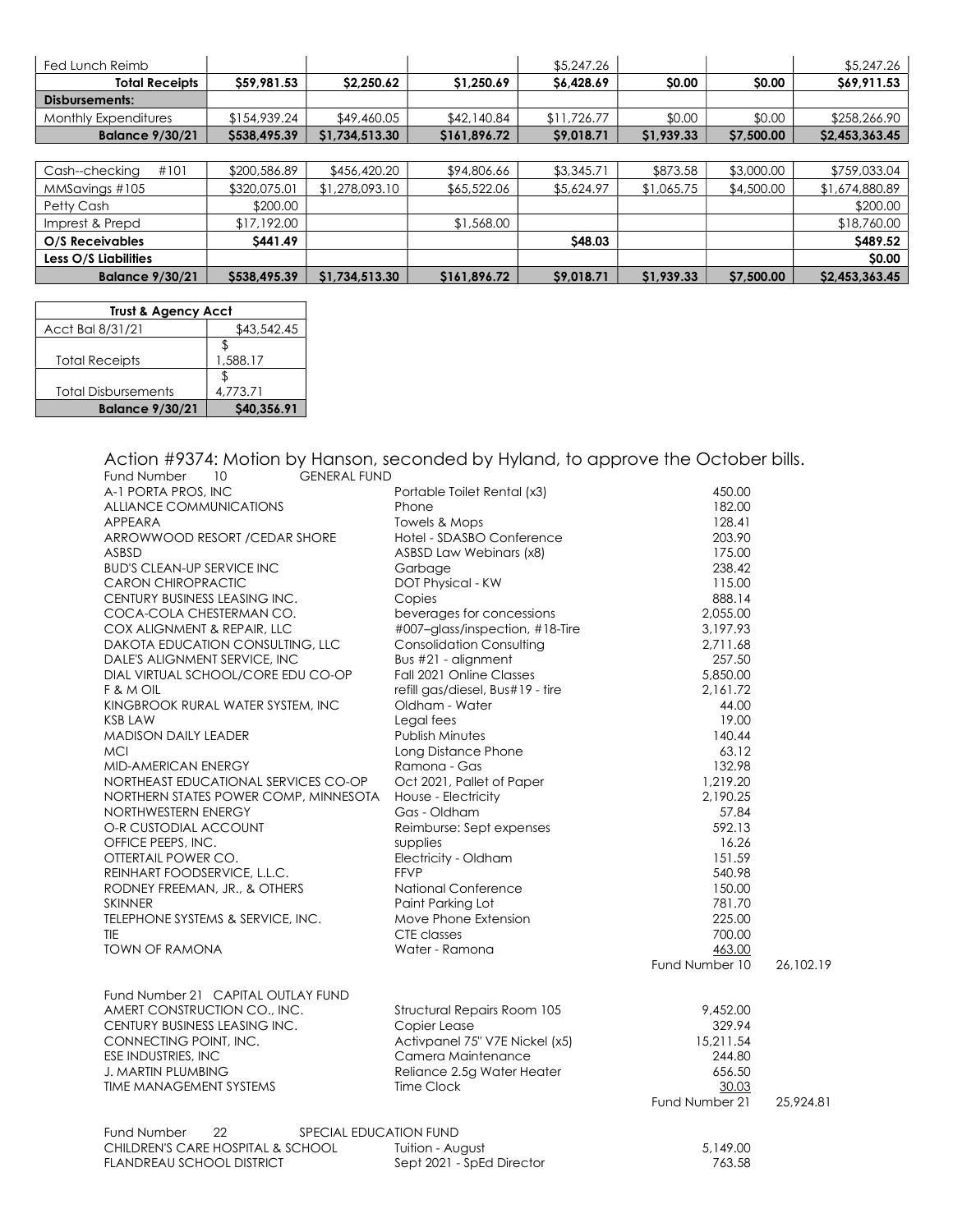| NORTHEAST EDUCATIONAL SERVICES CO-OP<br>SD DEPT OF HUMAN SERVICES<br><b>VALIANT LIVING</b>                                                                                                                                                                                                                                                                                                                                                                                                                                                                                                                              |                            | October 2021<br>HCBS - Aug, Sept<br>Tuition - Sept                                                                                                                                                                                                                                                                                                                                                                                                                                                                                             | 1,029.03<br>10,845.72<br>2,407.20<br>Fund Number 22                                                                                                                                                                                                | 20,194.53             |
|-------------------------------------------------------------------------------------------------------------------------------------------------------------------------------------------------------------------------------------------------------------------------------------------------------------------------------------------------------------------------------------------------------------------------------------------------------------------------------------------------------------------------------------------------------------------------------------------------------------------------|----------------------------|------------------------------------------------------------------------------------------------------------------------------------------------------------------------------------------------------------------------------------------------------------------------------------------------------------------------------------------------------------------------------------------------------------------------------------------------------------------------------------------------------------------------------------------------|----------------------------------------------------------------------------------------------------------------------------------------------------------------------------------------------------------------------------------------------------|-----------------------|
| Fund Number<br>51<br><b>APPEARA</b><br>EAST SIDE JERSEY DAIRY, INC.<br>REINHART FOODSERVICE, L.L.C.                                                                                                                                                                                                                                                                                                                                                                                                                                                                                                                     | <b>FOOD SERVICE FUND</b>   | Towels & Mops<br>Milk<br>Food supplies                                                                                                                                                                                                                                                                                                                                                                                                                                                                                                         | 100.00<br>818.51<br>3,743.01<br>Fund Number 51<br>Checking Account ID 1                                                                                                                                                                            | 4,661.52<br>76,883.05 |
| <b>PCARD BILLS</b><br><b>Fund Number</b><br>10<br>AL'S OASIS<br>AMAZON/SYNCB<br>ARBY'S<br>CASEY'S<br><b>CENEX GAS STATION</b><br>CHICAGO CHILDREN'S CHOIR<br><b>CUBBYS</b><br><b>DAIRY QUEEN</b><br><b>GODFATHERS</b><br><b>GRAINGER, INC</b><br>HILLYARD INC.<br><b>HUDL</b><br><b>JIMMY JOHNS</b><br>KOLORWORKS PAINT & DEC. INC.<br>LEWIS DRUG INC.<br>LOWE'S<br>MUSHROOM CLOUD PRESS<br><b>MY PLACE</b><br>O'RILEY CUSTOM DETAILING<br>ONE STOP GAS STATION<br>RUNNINGS SUPPLY, INC.<br>SOUTH DAKOTA SCIENCE TEACHERS ASSOC<br><b>SUNSHINE FOODS</b><br><b>TACO JOHNS</b><br>WAL-MART<br><b>WYSHBONE MARKET LLC</b> | <b>GENERAL FUND</b>        | Lunch - SDASBO<br>supplies<br>Meeting 10.1.21<br>gas<br>Repair - lawn mower tire<br>All-State music<br>Meeting 9.8.21<br>Meeting 9.10.21<br>Meeting 9.20.21<br>Credit - tax<br>custodial supplies<br><b>HUDL</b> subscriptions<br>Lunch - SDASBO<br>Oldham - paint<br>supplies<br>string for push mower<br>Oral Interp scripts<br>Hotel - TMG kickoff (NB)<br>Suburban - interior detail<br>Meeting 10.13.21<br>rakes $(x2)$<br>SDCTM/SDSTA dues EG<br>music party supplies<br>Meeting 10.4.21<br>concessions supplies<br>concessions supplies | 21.00<br>421.20<br>9.56<br>29.01<br>25.00<br>12.36<br>31.97<br>24.82<br>34.94<br>(11.34)<br>1,910.23<br>1,485.34<br>11.53<br>78.48<br>33.92<br>5.98<br>51.98<br>138.26<br>223.00<br>68.23<br>217.96<br>10.00<br>18.79<br>29.05<br>257.75<br>159.75 |                       |
| YESWAY CHEKKERS                                                                                                                                                                                                                                                                                                                                                                                                                                                                                                                                                                                                         |                            | gas                                                                                                                                                                                                                                                                                                                                                                                                                                                                                                                                            | 32.56<br>Fund Number 10                                                                                                                                                                                                                            | 5,331.33              |
| Fund Number<br>21<br><b>ACE HARDWARE</b><br><b>BEST BUY</b><br><b>GRAINGER, INC</b>                                                                                                                                                                                                                                                                                                                                                                                                                                                                                                                                     | <b>CAPITAL OUTLAY FUND</b> | <b>Brush Cutter</b><br>Speakers<br>Speaker                                                                                                                                                                                                                                                                                                                                                                                                                                                                                                     | 153.98<br>266.24<br><u> 117.12</u>                                                                                                                                                                                                                 |                       |
| Fund Number<br>22<br><b>SCHOOL SPECIALTY</b>                                                                                                                                                                                                                                                                                                                                                                                                                                                                                                                                                                            | SPECIAL EDUCATION FUND     | classroom supply                                                                                                                                                                                                                                                                                                                                                                                                                                                                                                                               | Fund Number 21<br>1.33<br>Fund Number 22                                                                                                                                                                                                           | 537.34<br>1.33        |
| Fund Number<br>51<br>HILLYARD INC.                                                                                                                                                                                                                                                                                                                                                                                                                                                                                                                                                                                      | <b>FOOD SERVICE FUND</b>   | custodial supplies                                                                                                                                                                                                                                                                                                                                                                                                                                                                                                                             | 430.06<br>Fund Number 51<br>Checking Account ID 1                                                                                                                                                                                                  | 430.06<br>6,300.06    |

Action #9375: Motion by Hyland, seconded by Hanson, to approve writing off \$364.52 in outstanding FY2020 and FY2021 student bills.

Action #9376: Hyland introduced the following resolution and moved its adoption:

WHEREAS, a proposed agreement has been negotiated and drafted regarding the cooperative sponsorship of a joint high school wrestling program.

WHEREAS, a copy of the proposed draft is attached and incorporated by reference.

NOW, THEREFORE, BE IT RESOLVED by the School Board of Oldham-Ramona as follows:

- 1. That the Cooperative Sponsorship application be and hereby is approved.
- 2. That the School Board President and Superintendent of Schools are hereby authorized to